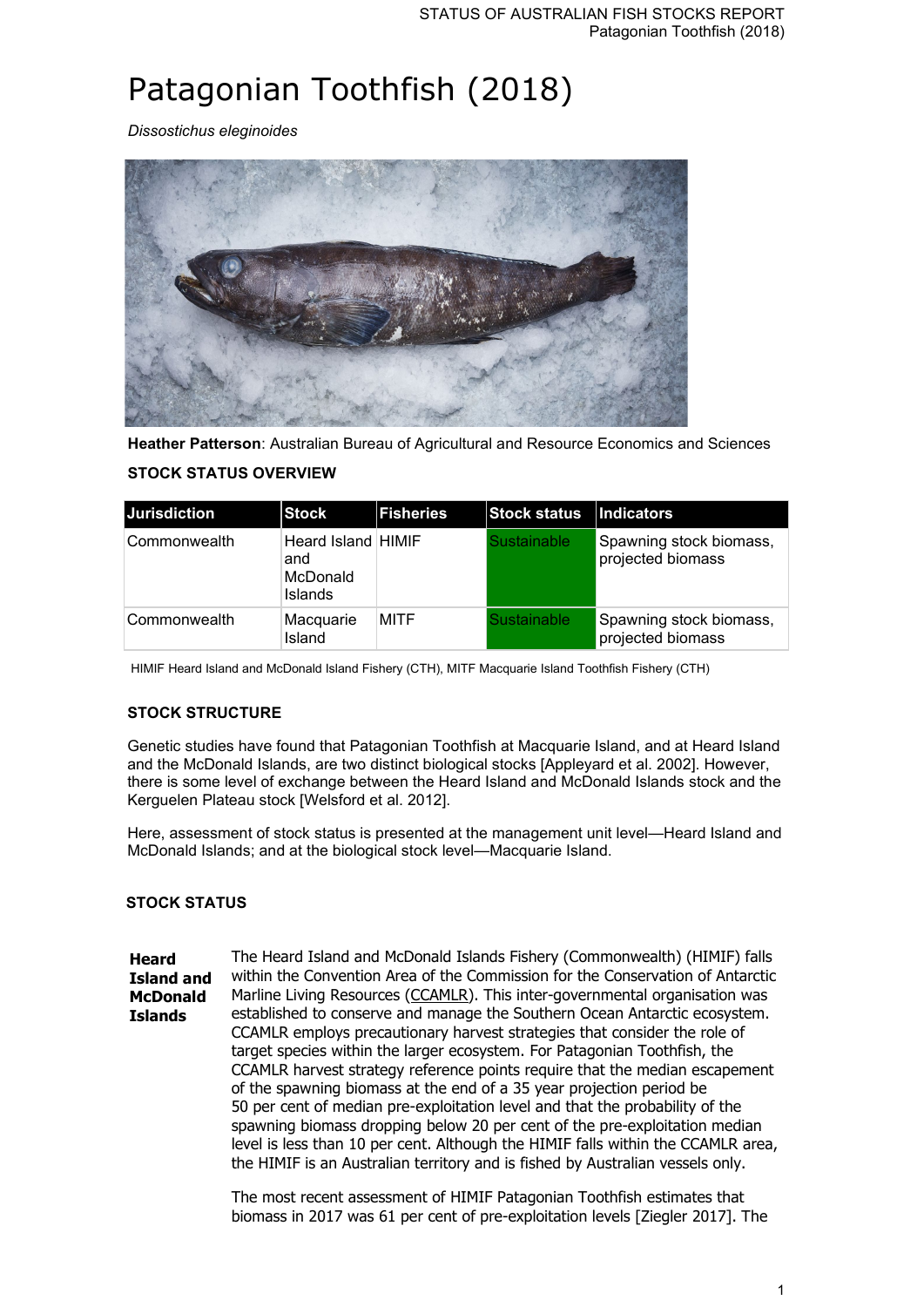management unit is not considered to be recruitment overfished [CCAMLR 2017a, Patterson and Mazur 2018a]. A catch limit of 3 525 tonnes (t), which meets the CCAMLR harvest strategy requirements, was recommended by CCAMLR for the 2017–18 and 2018–19 fishing seasons [CCAMLR 2017a, CCAMLR 2017b]. It is estimated that the projected biomass will not fall below 50 per cent of the pre-exploitation level after a 35 year projection period under that catch limit. This level of fishing mortality is unlikely to cause the stock to become recruitment overfished [Ziegler 2017, Patterson and Mazur 2018a].

Based on the evidence provided above, the Heard Island and McDonald Islands management unit is classified as a **sustainable stock**.

**Macquarie Island** Macquarie Island is an Australian territory that lies adjacent to, but not within, the Commission for the Conservation of Antarctic Marline Living Resources (CCAMLR) area. Although not under CCAMLR jurisdiction, for consistency the Macquarie Island Toothfish Fishery (Commonwealth) is managed using the CCAMLR harvest strategy with the same decision rules used in the Heard Island and McDonald Islands Fishery (Commonwealth).

> The most recent assessment [Day and Hillary 2017] of Macquarie Island Patagonian Toothfish estimates that biomass at the start of 2017 was 69 per cent of pre-exploitation levels. The biological stock is not considered to be recruitment overfished [Patterson and Mazur 2018b]. The CCAMLR decision rules were used to calculate the catch limit of 450 t for the 2017–18 and 2018– 19 fishing seasons. This ensures that the projected biomass is not below 50 per cent after a 35-year projection period under that catch limit. This level of fishing mortality is unlikely to cause the stock to become recruitment overfished [Day and Hillary 2017, Patterson and Mazur 2018b].

Based on the evidence provided above, the Macquarie Island biological stock is classified as a **sustainable stock**.

## **BIOLOGY**

**Patagonian Toothfish biology** [Collins et al. 2012, Welsford et al 2012,]

| <b>Species</b>       | <b>Longevity / Maximum Size</b>     | Maturity (50 per cent)                                                                                      |
|----------------------|-------------------------------------|-------------------------------------------------------------------------------------------------------------|
| Patagonian Toothfish | $\sim$ 50 years, $\sim$ 2 000 mm TL | 11–15 years (males), 12–17<br>years (females) ~915 mm TL<br>$\frac{1}{2}$ (males), 1000+ mm TL<br>(females) |

## **DISTRIBUTION**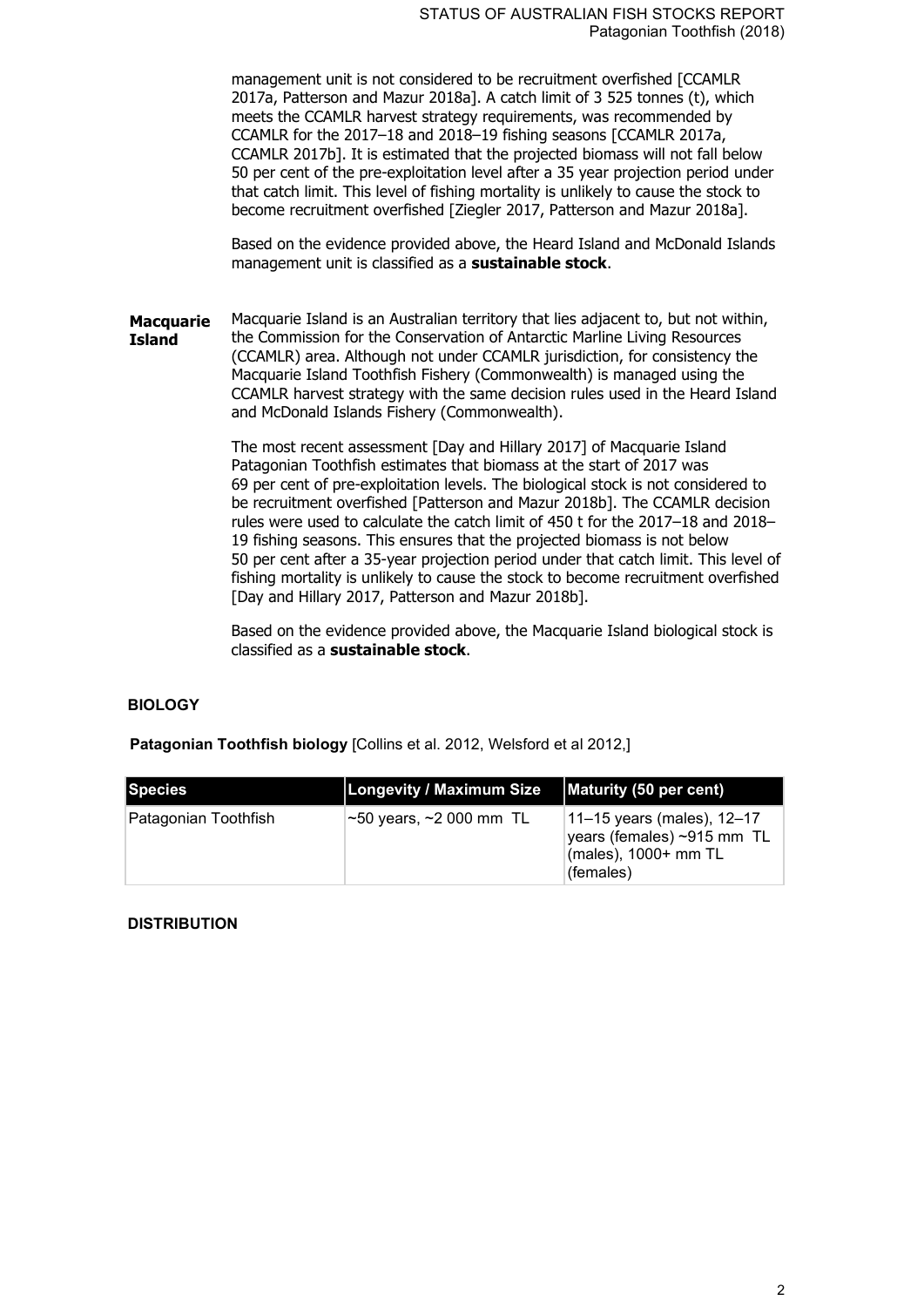#### STATUS OF AUSTRALIAN FISH STOCKS REPORT Patagonian Toothfish (2018)



Distribution of reported commercial catch of Patagonian Toothfish

# **TABLES**

| <b>Commercial</b><br><b>Catch Methods</b>   | <b>Commonwealth</b> |
|---------------------------------------------|---------------------|
| <b>Demersal</b><br><b>Longline</b>          | $\checkmark$        |
| <b>Fishing</b><br>methods                   |                     |
|                                             | <b>Commonwealth</b> |
| <b>Commercial</b>                           |                     |
| <b>Demersal</b><br><b>Longline</b>          | $\checkmark$        |
| <b>Management</b><br><b>Methods</b>         |                     |
|                                             | Commonwealth        |
|                                             |                     |
| <b>Commercial</b>                           |                     |
| <b>Area</b><br>restriction<br>Ś             |                     |
| <b>Catch limits</b>                         | ✓                   |
| <b>Individual</b><br>transferab<br>le quota | $\checkmark$        |
| <b>Active Vessels</b>                       |                     |
|                                             |                     |
|                                             |                     |
| <b>Catch</b>                                |                     |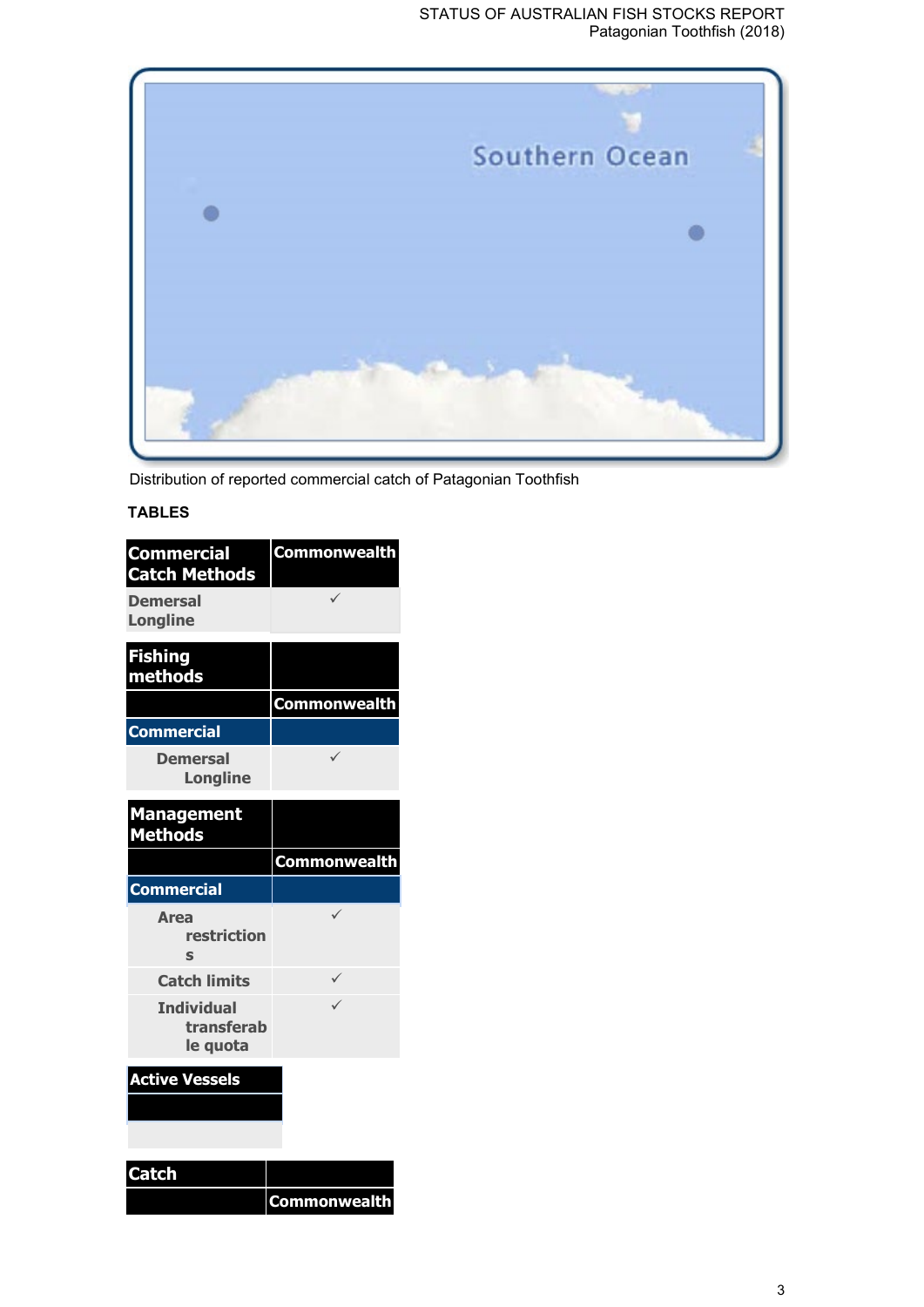| <b>Commercial</b> | 3357t in HIMIF,<br>358t in MITF, |
|-------------------|----------------------------------|
| <b>Indigenous</b> | <b>None</b>                      |
| Recreational      | <b>None</b>                      |

HIMIF Heard Island and McDonald Island Fishery (CTH), MITF Macquarie Island Toothfish Fishery (CTH),

**Commonwealth – Recreational** There is no recreational fishing for Patagonian Toothfish. The Australian Government does not manage recreational fishing in Commonwealth waters. Recreational fishing in Commonwealth waters is managed by the state or territory immediately adjacent to those waters, under its management regulations. **Commonwealth – Commercial (catch)** The most recent data available for the Heard Island and McDonalds Islands Fishery (HIMIF) is for the 2016–17 fishing season. The most recent data available for the Macquarie Island Toothfish Fishery (MITF) is for the 2017–18 fishing season. **Commonwealth – Indigenous** There is no Indigenous fishing for Patagonian Toothfish.

The Australian Government does not manage non-commercial Indigenous fishing in Commonwealth waters, with the exception of the Torres Strait. In general, non-commercial Indigenous fishing in Commonwealth waters is managed by the state or territory immediately adjacent to those waters.



#### **CATCH CHART**

Commercial catch of Patagonian Toothfish - note confidential catch not shown

## **EFFECTS OF FISHING ON THE MARINE ENVIRONMENT**

#### **ENVIRONMENTAL EFFECTS on Patagonian Toothfish**

| <b>References</b> |                                                                                                                                                                                                                                                                                                 |
|-------------------|-------------------------------------------------------------------------------------------------------------------------------------------------------------------------------------------------------------------------------------------------------------------------------------------------|
|                   | 1181 Appleyard, SA, Ward, RD and Williams, R 2002, Population structure of Patagonian Toothfish<br>around Heard, McDonald and Macquarie Islands, Antarctic Science, 14: 364-373.                                                                                                                |
|                   | 1182 Welsford, DC, McIvor, J, Candy, SG and Nowara, GB 2012, The spawning dynamics of<br>Patagonian toothfish in the Australian EEZ at Heard Island and the McDonald Islands and<br>their importance to spawning activity across the Kerguelen Plateau, FRDC Project TRF<br>2010/064, Canberra. |
|                   | 1183 Ziegler, P 2017, An integrated stock assessment for the Heard Island and McDonald Islands                                                                                                                                                                                                  |